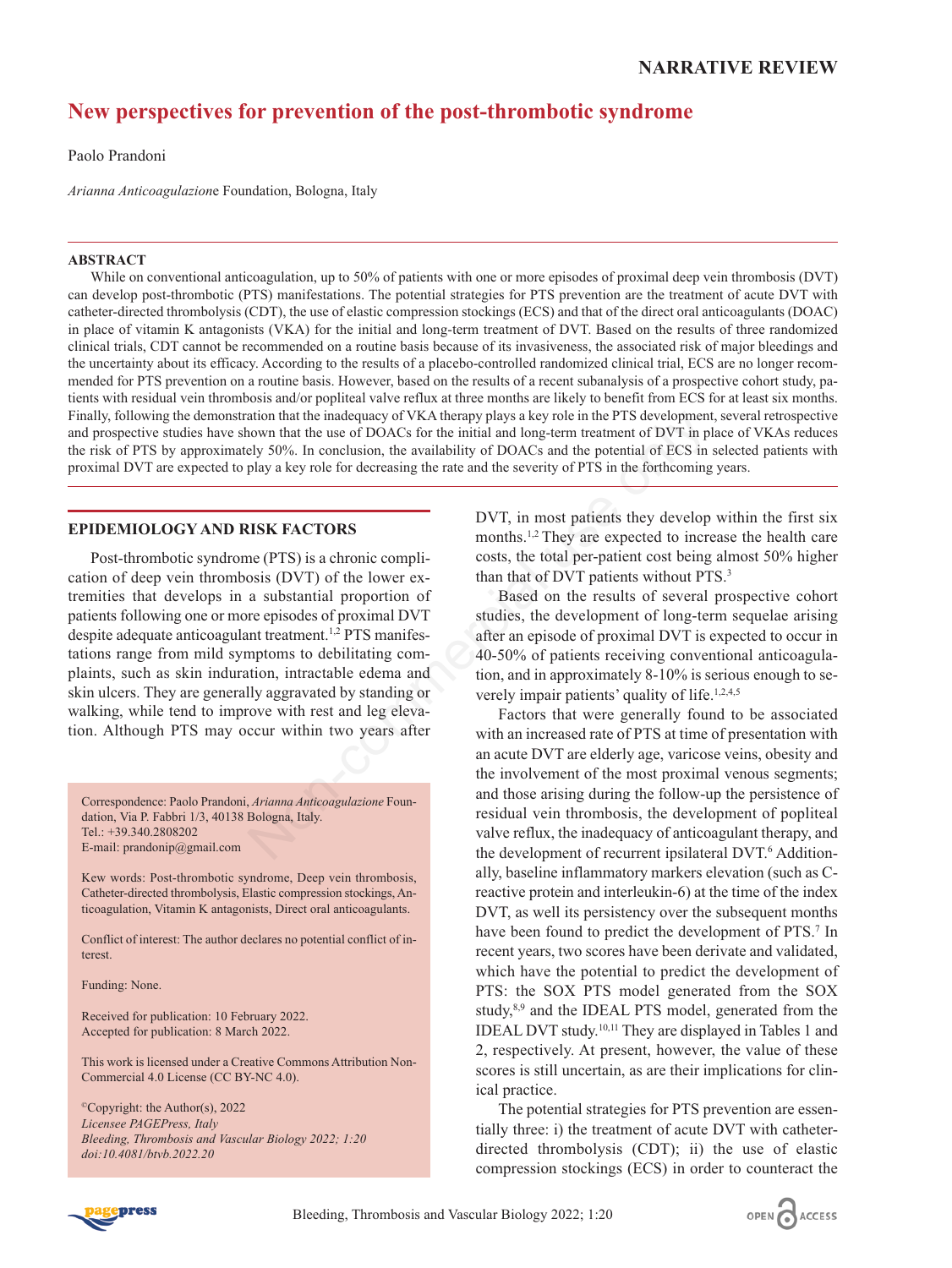venous hypertension generated by residual vein thrombosis (RVT) and/or popliteal valve reflux (PVR); and iii) the use of the novel direct oral anticoagulants (DOAC) in place of vitamin K antagonists (VKA) for the initial and long-term treatment of DVT.

### **CATHETER-DIRECTED THROMBOLYSIS**

The earlier recanalization of obstructed vessels with the use of thrombolytic drugs has long been advocated in order to decrease the rate of PTS. Whether, however, this strategy is associated with a favorable benefit/risk ratio is still uncertain. So far, the results of three randomized controlled clinical trials addressing the value of CDT have been published. In the ATTRACT study, by far the most robust investigation, approximately 800 patients with proximal DVT were randomized to receive conventional anticoagulation alone or preceded by CDT.12 There was no difference at all between the two study groups in terms of PTS development, as assessed with the Villalta scale, after two years. By converse, the use of CDT was associated with a significantly higher incidence of major bleeding complications. However, in a prespecified subgroup analysis the incidence of moderate/severe PTS was found to be lower in the subgroup of patients with ilio-femoral thrombosis.13 The results of the ATTRACT study are consistent with those of two additional smaller clinical trials, the CAVENT $^{14,15}$  and the DUTCH CAVA,  $^{16,17}$  and suggest EVACT study, by far the most<br>
years ago, the use of below-kn<br>
approximately 800 patients with years was found to reduce by<br>
randomized of recive conventional<br>
cidence of PTS.<sup>18.19</sup> By contrival<br>
tive on preceded by CDT.<sup></sup>

that CDT cannot be recommended on a routine basis because of its invasiveness, the associated risk of major bleedings and the uncertainty about its efficacy. At present, it can be considered only in patients with threatening clinical presentation provided the ilio-femoral tract is involved and the bleeding risk is low, in centers where adequate expertise and resources are available.1,2

## **ELASTIC COMPRESSION STOCKINGS**

ECS have been used for decades in patients with DVT with the aim of counteracting the venous hypertension generated by the vascular disorder and reducing leg edema. In two small, randomized studies, published 20 years ago, the use of below-knee stockings for at least two years was found to reduce by approximately 50% the incidence of PTS.18,19 By contrast, a recent large, doubleblind randomized clinical trial (the SOX study) failed to confirm the advantage of stockings.20 Indeed, after two years of follow-up there was no difference at all between the two study groups (each of them including approximately 400 patients) in terms of PTS development, as assessed with the Ginsberg index and with the Villalta scale. Although, due to the unexpectedly low compliance (lower than 50%), the conclusions of this study have generally been criticized, most international guidelines do no longer recommend the routine use of ECS besides conventional anticoagulation in patients with proximal DVT.1,21 How-

**Table 1.** SOX PTS score for the prediction of PTS. A score ≥4 identifies patients at a higher risk of PTS.

| <b>Features</b>                                          | <b>Score</b> |
|----------------------------------------------------------|--------------|
| $BMI > 35$ kg/m2                                         |              |
| Iliac vein involvement                                   |              |
| Moderate (score 5-9) Villalta score at DVT presentation  |              |
| Severe (score $>10$ ) Villalta score at DVT presentation |              |
| $DTC$ and $d$ and $d$ is an $d$ and $TTT$ is an anti-    |              |

*PTS, post-thrombotic syndrome; DVT, deep vein thrombosis.*

|  | <b>Table 2.</b> IDEAL PTS score for the prediction of PTS. Baseline model: 0-2 points: 10%; 3-4 points: 20%; >5 points: 40%. After six |  |  |  |  |
|--|----------------------------------------------------------------------------------------------------------------------------------------|--|--|--|--|
|  | months: 0-2 points: $25\%$ ; 3-4 points: $45\%$ ; >5 points: $60\%$                                                                    |  |  |  |  |

| <b>Features</b>          | <b>Baseline score</b>    | Score at six months      |
|--------------------------|--------------------------|--------------------------|
| Age $>56$                | ∍                        |                          |
| BMI > 30 kg/m2           | ∍                        |                          |
| Varicose veins           |                          |                          |
| Smoking                  |                          |                          |
| Residual vein thrombosis | $\overline{\phantom{a}}$ |                          |
| Female gender            |                          | $\overline{\phantom{a}}$ |
| Ilio-femoral DVT         |                          |                          |
| Provoked DVT             |                          | $\overline{\phantom{a}}$ |
| Previous DVT             |                          | $\overline{\phantom{a}}$ |

*PTS, post-thrombotic syndrome; DVT, deep vein thrombosis.*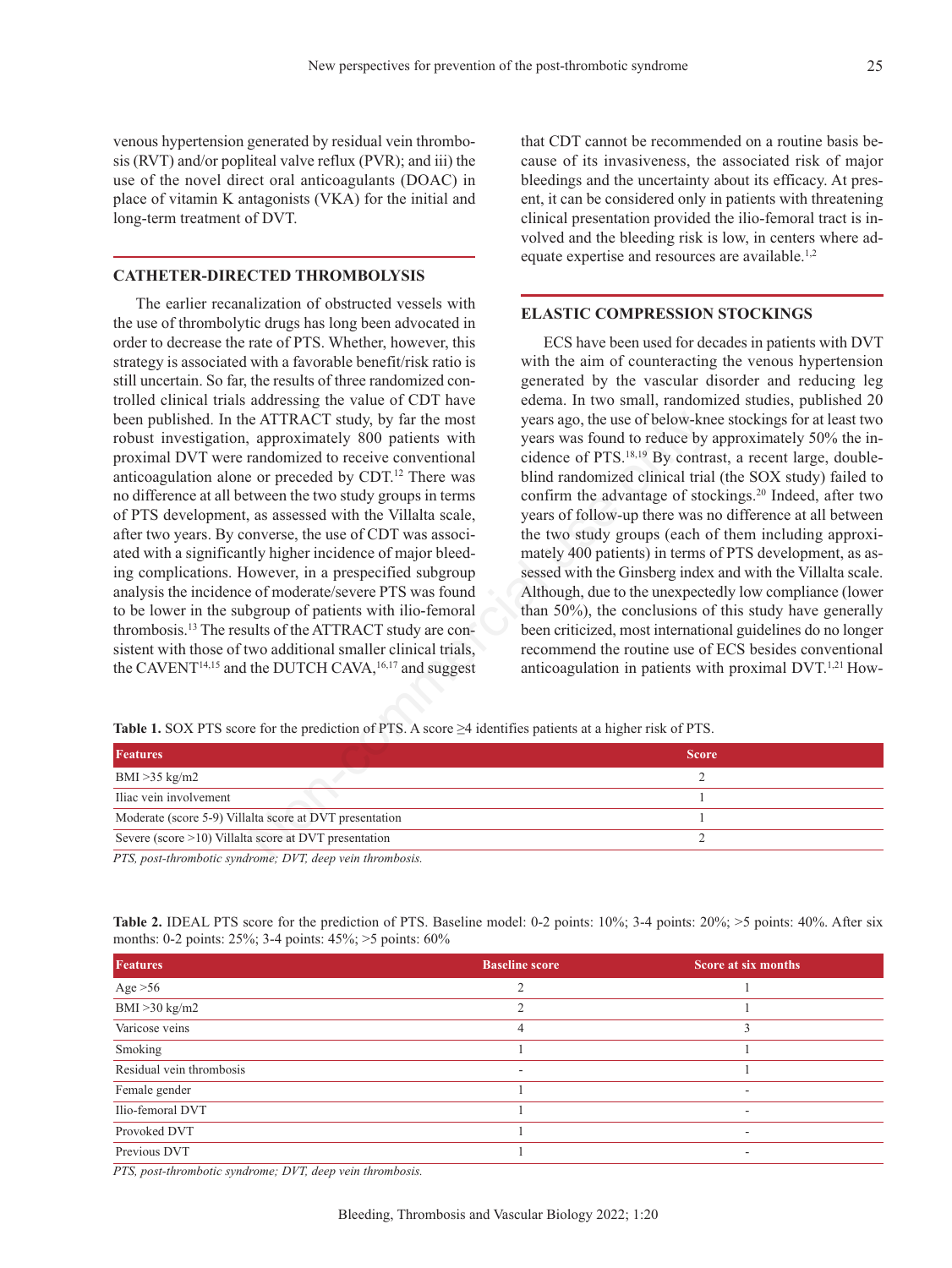ever, elastic stockings are still commonly prescribed in clinical practice.22 In addition, following the publication of the OCTAVIA study, which failed to show the non-inferiority of a 1-year over a 2-year course of  $ECS<sub>3</sub>$ <sup>23</sup> a metaanalysis of all available controlled studies turned out to indicate a trend favoring the use of stockings.<sup>24</sup>

In a systematic review and meta-analysis of 12 investigations, it was concluded that patients with RVT and/or PVR, as assessed with ultrasonography at least six weeks after an acute DVT, exhibit a significantly higher risk of subsequent PTS than those without these ultrasound findings.25 As each of these abnormalities, both alone and in combination, can generate a longstanding venous hypertension that may be counteracted by the compression therapy, the conclusions of these investigators drew new attention on the potential of ECS in these two subgroups of patients.

Therefore, we decided to explore retrospectively the risk of PTS in a broad number of almost 900 patients with proximal DVT, who had been recruited at our Institution between 2003 and 2009 and were then followed up for three years.26 In all patients the ultrasound assessment of RVT and/or PVR at three months had been performed using a standardized procedure. Using predefined criteria, patients were classified as those who used proper stockings for at least 70% of daily time for at least one year after the thrombotic episode ('stockings' group), and those who did not ('no stockings' group).<sup>27</sup> The two groups were virtually comparable in terms of baseline characteristics, risk factors of venous thrombosis and risk factors of PTS. The findings were interesting. Indeed, while in patients with RVT and/or PVR the risk of PTS was high and was remarkably reduced by the proper use of stockings, in those free from vascular damage the risk of PTS was lower and not impacted using stockings. Of the two vascular abnormalities, RVT was the one that impacted the study results most.<sup>27</sup>

Accordingly, the ultrasound detection of RVT (especially if associated with PVR) three months after an acute proximal DVT has the potential to identify patients at a higher risk of developing PTS and of benefiting from ECS.

# **THE USE OF THE DIRECT ORAL ANTICOAGULANTS FOR THE INITIAL AND LONG-TERM TREATMENT OF PROXIMAL DEEP VEIN THROMBOSIS**

Among factors associated with an increased risk of PTS development, the inadequacy of VKA treatment is likely to play a key role in the development of PTS. Indeed, based on the results of a Dutch-Italian investigation conducted a few years ago, PTS is expected to develop three times more frequently in patients whose INR is

below 2.0 in more than 50% of time during the first three months of anticoagulation.28 By converse, the use of lowmolecular-weight heparin (LMWH) as a standalone therapy in place of VKAs is associated with a lower risk of PTS, most likely because of its strong anti-inflammatory properties coupled with a more stable anticoagulant effect.29,30 A cohort study addressing value of an initial 3- 4 week period of LMWH therapy before shifting to conventional DOAC treatment in patients reputed at a higher risk of PTS is currently ongoing.30

The DOACs have now become commercially available worldwide. Because of their predictable pharmacokinetics, they can be used in fixed dose, without laboratory monitoring, and result in a much more stable anticoagulation than that induced by VKAs.<sup>31</sup> In addition, they have recently been found to restore the vein patency more rapidly than VKA.32 Recently, the results of a prospective multicenter Italian study have been published. The rate of PTS over a 2-year follow-up was calculated in more than 300 patients who had been treated with DOACs (mostly rivaroxaban) and was compared with that found in a historical cohort of more than 1000 patients who had been treated with VKAs and had been followed-up over time using an identical approach.<sup>26</sup> After adjusting for several unavoidable differences between the two cohorts, DOACs were found to decrease by more than 50% the risk of overall and severe PTS over VKAs.33 According to the results of a recent metaanalysis of seven mostly retrospective investigations addressing the role of rivaroxaban and warfarin for prevention of PTS, the incidence was found to be significantly lower among rivaroxaban recipients.<sup>34</sup> The difference was not only statistically significant but also clinically relevant, as it involved not only the rate of mild and moderate PTS, but also that of the most severe manifestations and that of skin ulcers. ECS in these two subgroups<br>
ECS in these two subgroups<br>
tion, they have recently been found<br>
patency more rapidly than VKA.<sup>32</sup><br>
or explore retrospectively the<br>
or a prospective multicenter Italian st<br>
and recommend at our

In addition to conferring a more stable anticoagulation and to restoring the vein patency more quickly than the VKA, DOACs are expected to prevent the long-term recurrences in a wide spectrum of patients with VTE. Indeed, based on the results of the Einstein Extension and Einstein Choice studies, rivaroxaban in either conventional or low doses is likely to protect from the risk of recurrent DVT most DVT patients, virtually all but those with major trauma/surgery.<sup>35</sup> These results are consistent with those shown by apixaban in the Amplify Extension study.<sup>36</sup> As recurrent ipsilateral DVT is by far the strongest marker of PTS development,<sup>6</sup> the long-term protection against DVT recurrences conferred by low-dose DOAC in a wide spectrum of DVT patients is expected to result in a substantial decrease of PTS development in comparison to the discontinuation of anticoagulation (as it was the case in the majority of VTE patients when VKAs were the only available resource).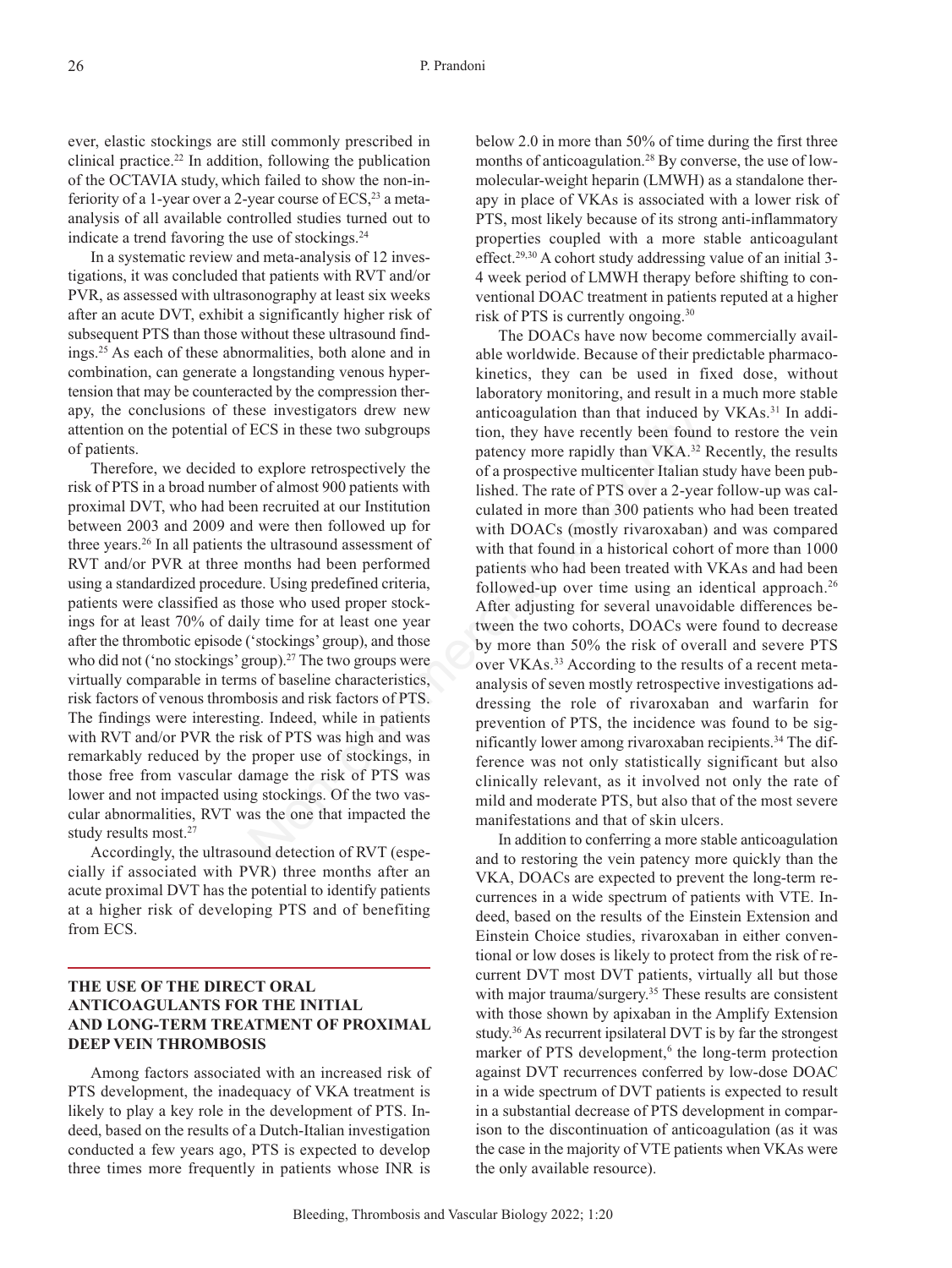## **CONCLUSIONS**

In conclusion, the availability of DOACs for the initial and long-term treatment of DVT and the potential of ECS in selected patients with proximal DVT are expected to play a key role for decreasing the rate and the severity of PTS in the forthcoming years.

## **REFERENCES**

- 1. Kahn SR, Comerota AJ, Cushman M, et al. The postthrombotic syndrome: evidence-based prevention, diagnosis, and treatment strategies: a scientific statement from the American Heart Association. Circulation 2014;130:1636-61.
- 2. Visonà A, Quere I, Mazzolai L, et al. Post-thrombotic syndrome. Vasa 2021;50:331-40.
- 3. Guanella R, Ducruet T, Johri M, et al. Economic burden and cost determinants of deep vein thrombosis during 2 years following diagnosis: a prospective evaluation. J Thromb Haemost 2011;9:2397-405.
- 4. Prandoni P, Lensing AW, Cogo A, et al. The long-term clinical course of acute deep venous thrombosis. Ann Intern Med 1996;125:1-7.
- 5. Kahn SR, Shrier I, Julian JA, et al. Determinants and time course of the postthrombotic syndrome after acute deep venous thrombosis. Ann Intern Med 2008;149:698-707.
- 6. Rabinovich A, Kahn SR. The postthrombotic syndrome: current evidence and future challenges. J Thromb Haemost 2017;15:230-41.
- 7. Rabinovich A, Cohen JM, Cushman M, et al. Inflammation markers and their trajectories after deep vein thrombosis in relation to risk of postthrombotic syndrome. J Thromb Haemost 2015;13:398-408.
- 8. Rabinovich A, Ducruet T, Kahn SR. Development of a clinical prediction model for the postthrombotic syndrome in a prospective cohort of patients with proximal deep vein thrombosis. J Thromb Haemost 2018;16:262-70. Mazzolai L, et al. Post-thrombotic syn-<br>
18. Brandjes DP, Büller HR, Heij<br>
19. 331-40.<br>
19. Dende en and<br>
19. Prandoni P, Lensing AW, Prin<br>
19. Prandoni P, Lensing AW, Prin<br>
19. Prandoni P, Lensing AW, Prin<br>
19. Prandoni P
- 9. Rabinovich A, Gu CS, Vedantham S, et al. External validation of the SOX-PTS score in a prospective multicenter trial of patients with proximal deep vein thrombosis. J Thromb Haemost 2020;18:1381-9.
- 10. Amin EE, Ten Cate-Hoek AJ, Bouman AC, et al. Individually shortened duration versus standard duration of elastic compression therapy for prevention of post-thrombotic syndrome: a cost-effectiveness analysis. Lancet Haematol 2018;5:e512-9.
- 11. Amin EE, van Kuijk SMJ, Joore MA, et al. Development and validation of a practical two-step prediction model and clinical risk score for post-thrombotic syndrome. Thromb Haemost 2018;118:1242-9.
- 12. Vedantham S, Goldhaber SZ, Julian JA, et al. Pharmacomechanical catheter-directed thrombolysis for deep-vein thrombosis. N Engl J Med 2017;377:2240-52.
- 13. Comerota AJ, Kearon C, Gu CS, et al. Endovascular thrombus removal for acute iliofemoral deep vein thrombosis. Circulation 2019;139:1162-73.
- 14. Enden T, Haig Y, Kløw NE, et al. Long-term outcome after additional catheter-directed thrombolysis versus standard

treatment for acute iliofemoral deep vein thrombosis (the CaVenT study): a randomised controlled trial. Lancet 2012;379:31-8.

- 15. Haig Y, Enden T, Grøtta O, et al. Post-thrombotic syndrome after catheter-directed thrombolysis for deep vein thrombosis (CaVenT): 5-year follow-up results of an open-label, randomised controlled trial. Lancet Haematol 2016;3:e64-71.
- 16. Notten P, Ten Cate-Hoek AJ, Arnoldussen CWKP, et al. Ultrasound-accelerated catheter-directed thrombolysis versus anticoagulation for the prevention of post-thrombotic syndrome (CAVA): a single-blind, multicentre, randomised trial. Lancet Haematol 2020;7:e40-9.
- 17. Notten P, de Smet AAEA, Tick LW, et al. CAVA (ultrasoundaccelerated catheter-directed thrombolysis on preventing post-thrombotic syndrome) trial: long-term follow-up results. J Am Heart Assoc 2021;10:e018973.
- 18. Brandjes DP, Büller HR, Heijboer H, et al. Randomised trial of effect of compression stockings in patients with symptomatic proximal-vein thrombosis. Lancet 1997;349:759-62.
- 19. Prandoni P, Lensing AW, Prins MH, et al. Below-knee elastic compression stockings to prevent the post-thrombotic syndrome: a randomized, controlled trial. Ann Intern Med 2004;141:249-56.
- 20. Kahn SR, Shapiro S, Wells PS, et al. Compression stockings to prevent post-thrombotic syndrome: a randomised placebo-controlled trial. Lancet 2014;383:880-8.
- 21. Stevens SM, Woller SC, Baumann Kreuziger L, et al. Antithrombotic therapy for VTE disease: second update of the CHEST guideline and expert panel report - Executive summary. Chest 2021;160:2247-59.
- 22. Rabe D, Partsch H, Heidl G, et al. Compression treatment in acute symptomatic proximal deep venous thrombosis - Results of a worldwide survey. Phlebology 2021;36:526-34.
- 23. Mol GC, van de Ree MA, Klok FA, et al. One versus two years of elastic compression stockings for prevention of post-thrombotic syndrome (OCTAVIA study): randomised controlled trial. BMJ 2016;353:i2691.
- 24. Subbiah R, Aggarwal V, Zhao H, et al. Effect of compression stockings on post thrombotic syndrome in patients with deep vein thrombosis: a meta-analysis of randomised controlled trials. Lancet Haematol 2016;3:e293-300.
- 25. Dronkers CEA, Mol GC, Maraziti G, et al. Predicting postthrombotic syndrome with ultrasonographic follow-up after deep vein thrombosis: a systematic review and meta-analysis. Thromb Haemost 2018;118:1428-38.
- 26. Prandoni P, Lensing AW, Prins MH, et al. The impact of residual thrombosis on the long-term outcome of patients with deep venous thrombosis treated with conventional anticoagulation. Semin Thromb Hemost 2015;41:133-40.
- 27. Prandoni P, Lensing AW, Prins MH, et al. Elastic compression stockings for prevention of the post-thrombotic syndrome in patients with and without residual vein thrombosis and/or popliteal valve reflux. Haematologica 2022;107:303-7.
- 28. van Dongen CJ, Prandoni P, Frulla M, et al. Relation between quality of anticoagulant treatment and the development of the postthrombotic syndrome. J Thromb Haemost 2005;3:939-42.
- 29. Hull RD, Liang J, Townshend G. Long-term low-molecular-weight heparin and the post-thrombotic syndrome: a systematic review. Am J Med 2011;124:756-65.